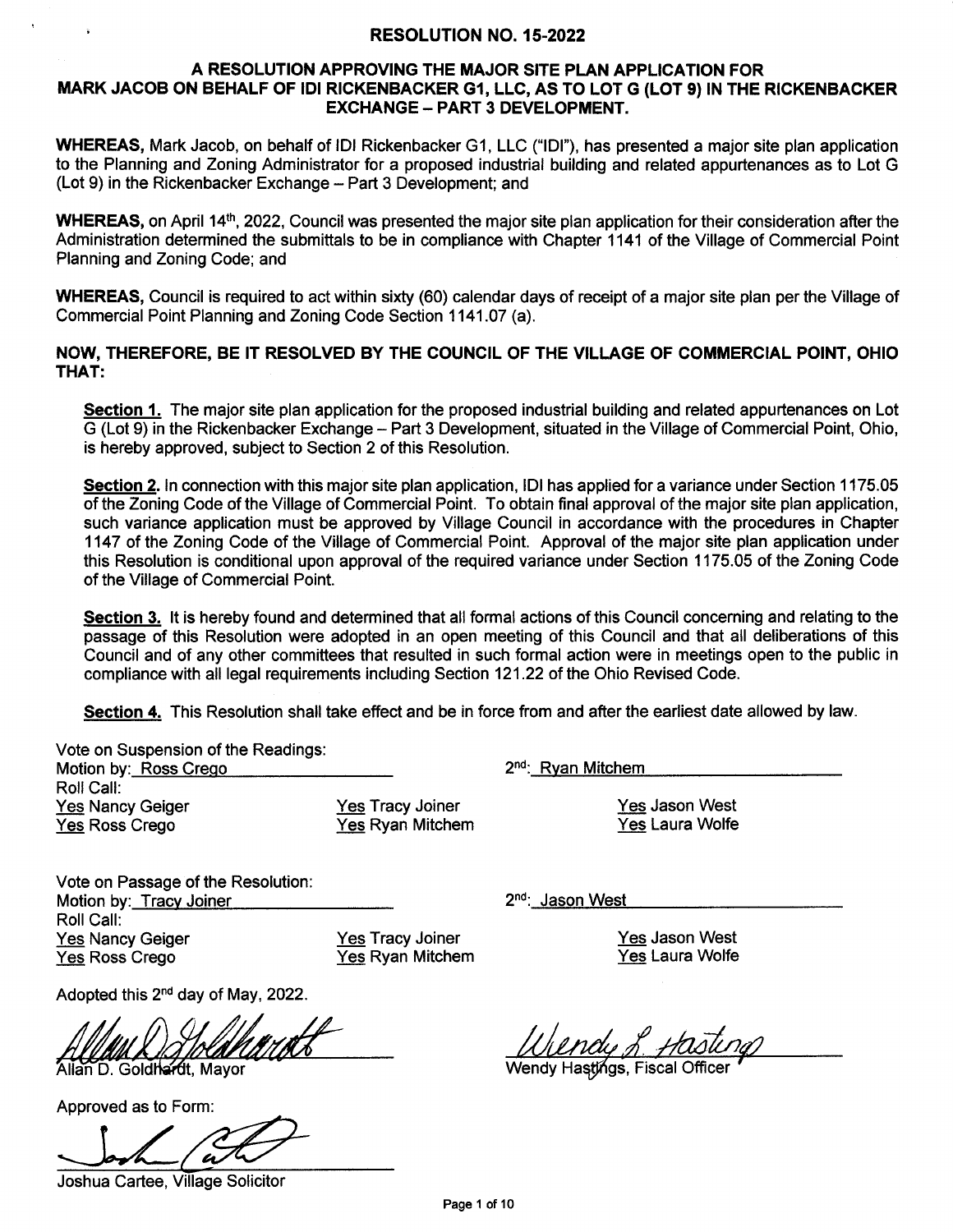## RESOLUTION NO. 15-2022

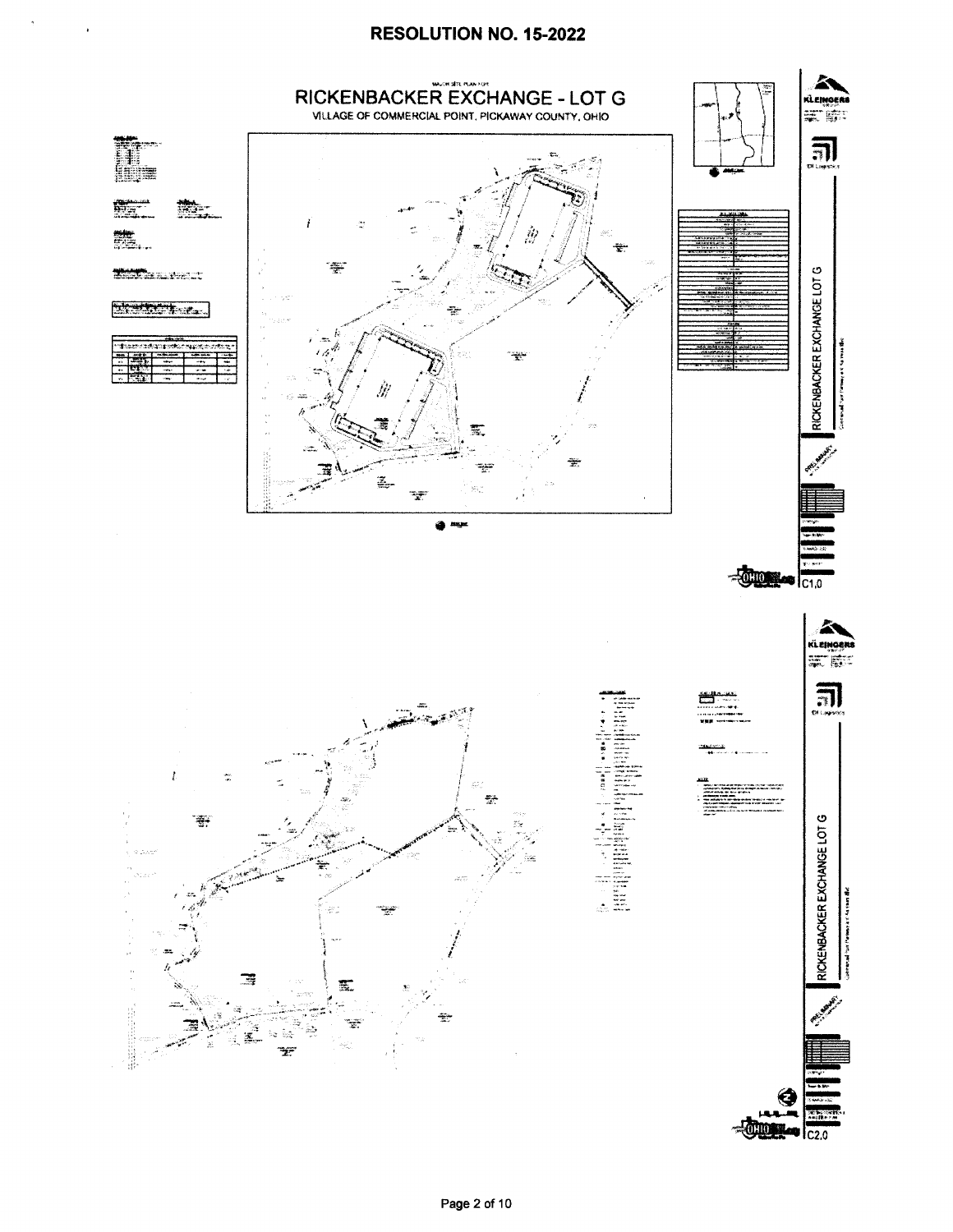$\bar{\epsilon}$ 



Page 3 of 10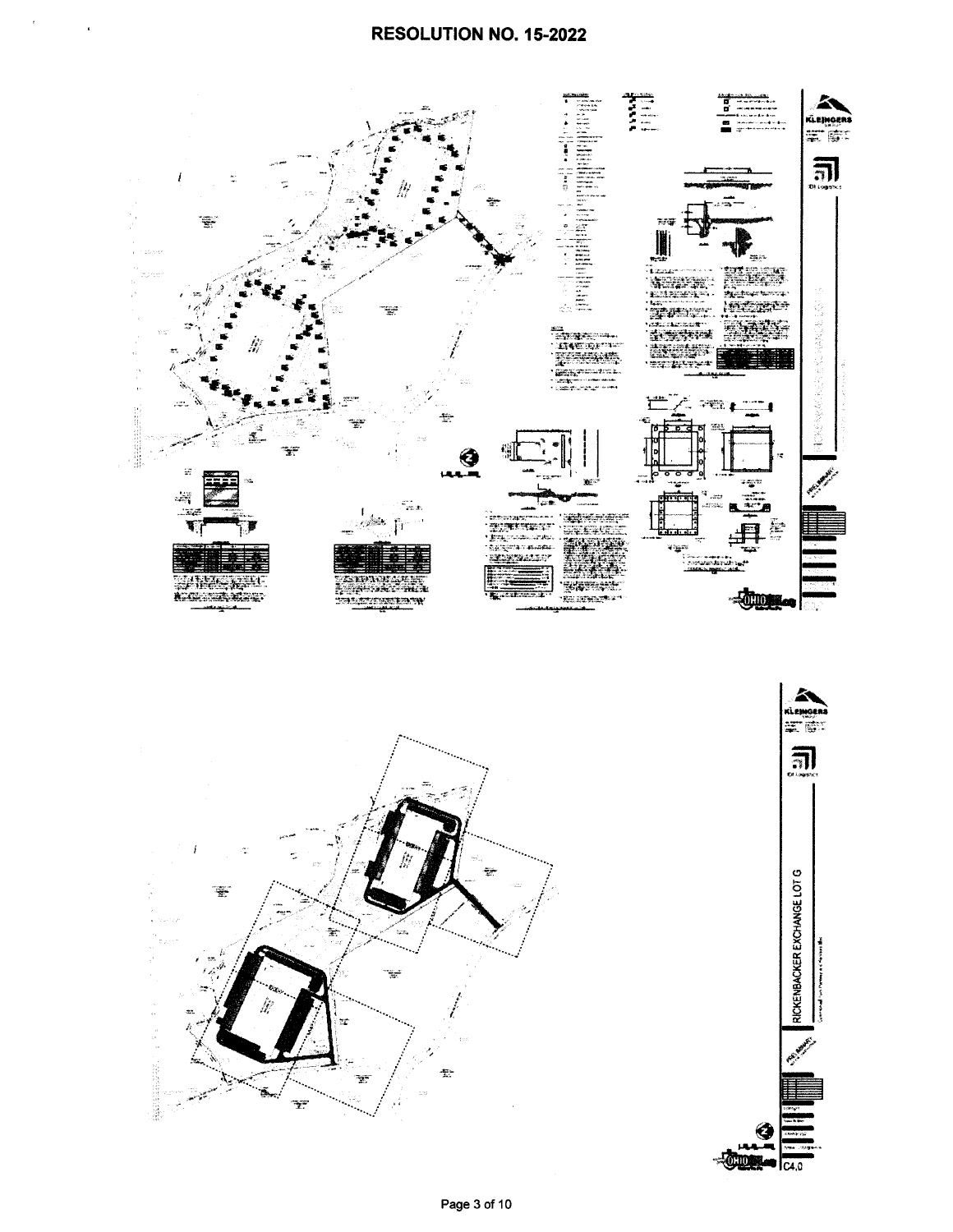# RESOLUTION NO. 15-2022

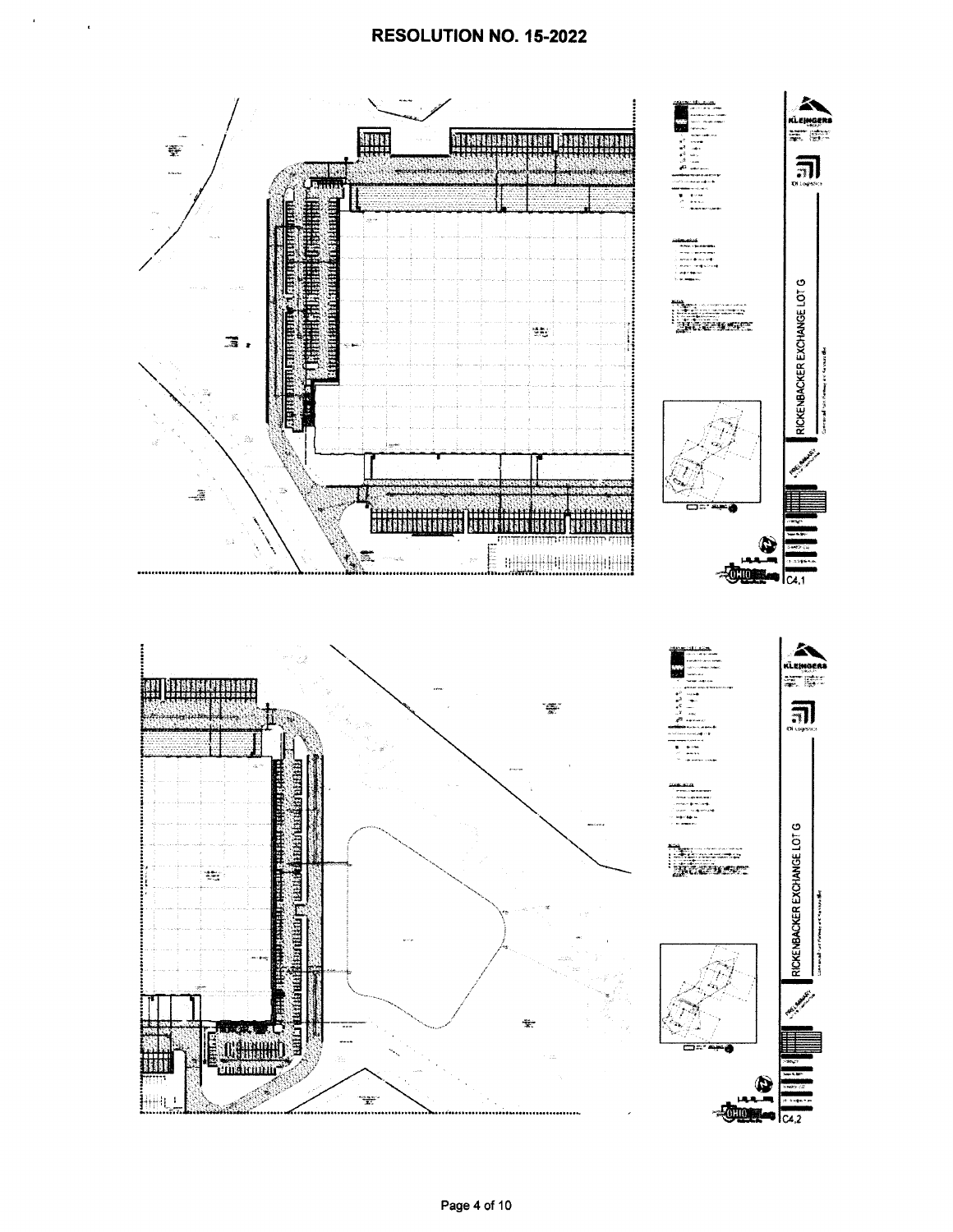$\overline{a}$ 

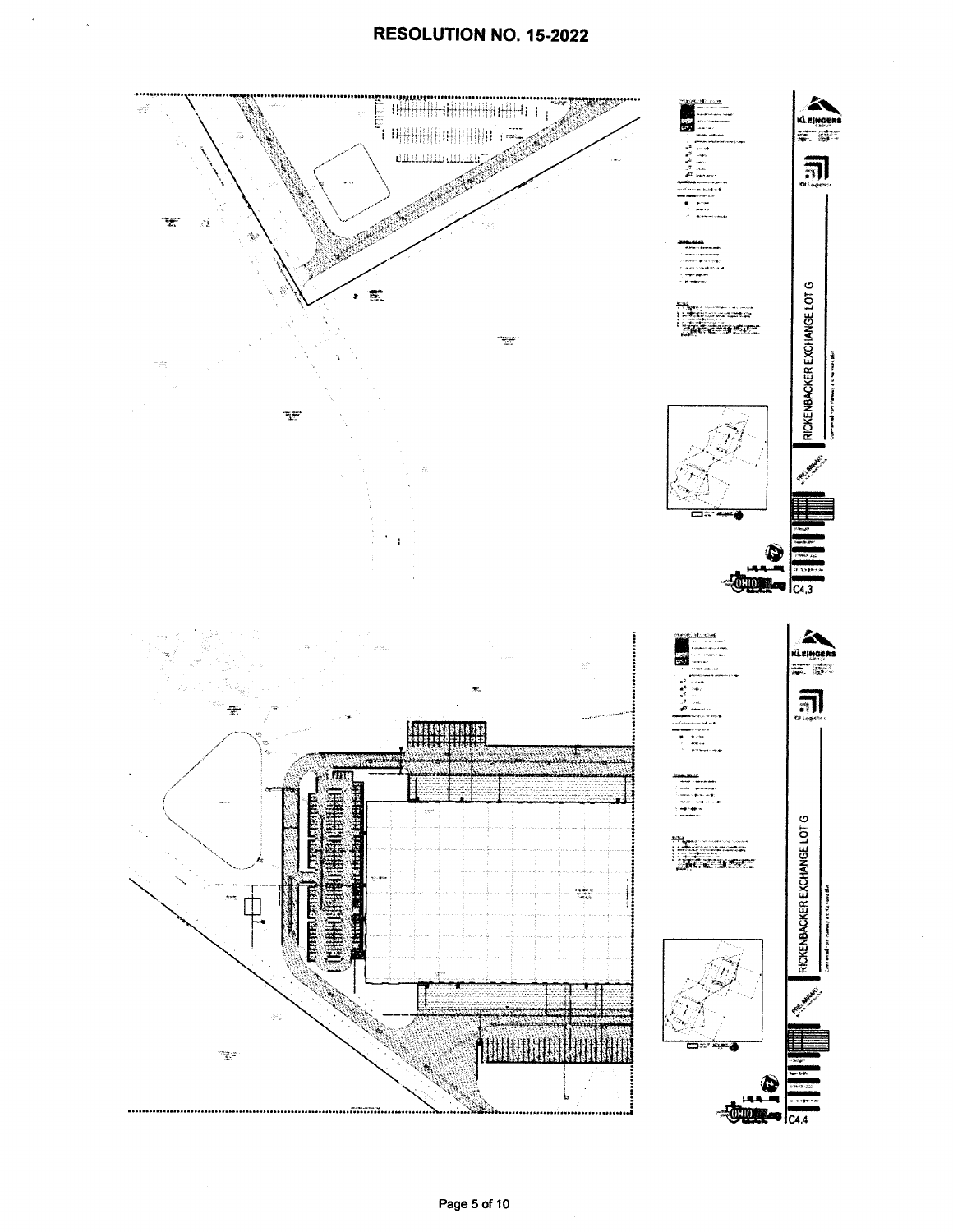$\bar{\pmb{\cdot}}$ 

 $\bar{\mathbf{r}}$ 

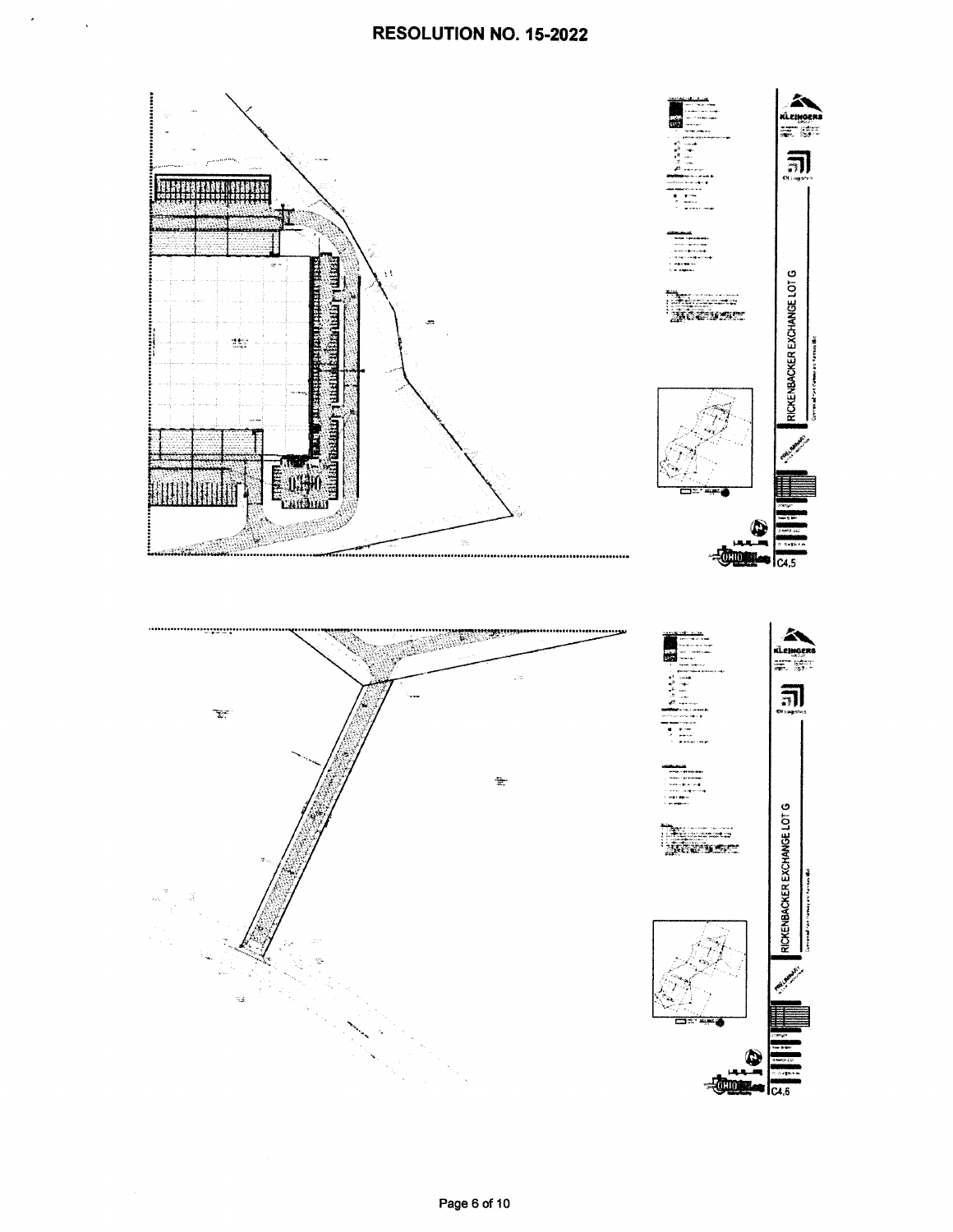$\bar{\mathbf{k}}$ 

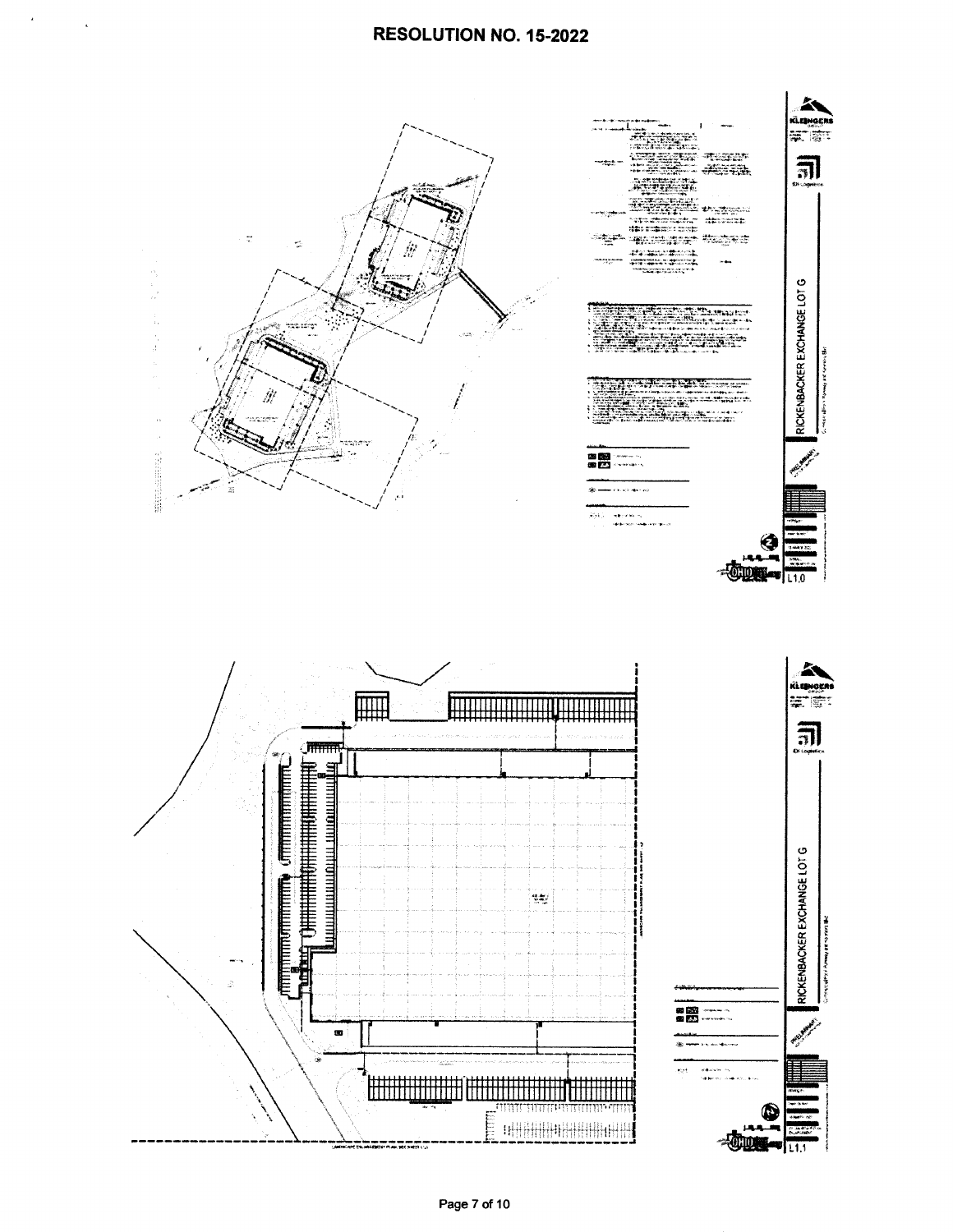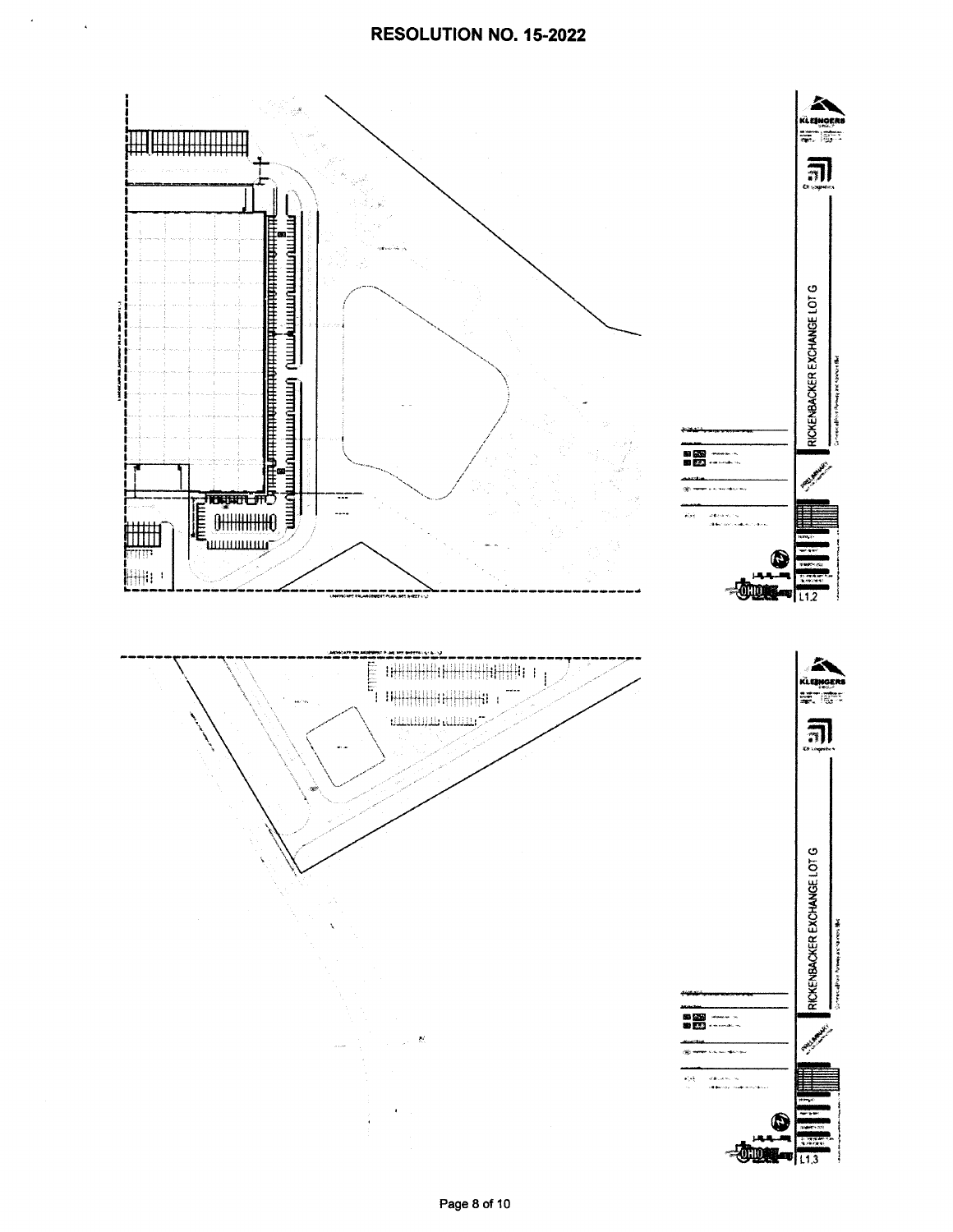¥

 $\ddot{\phantom{0}}$